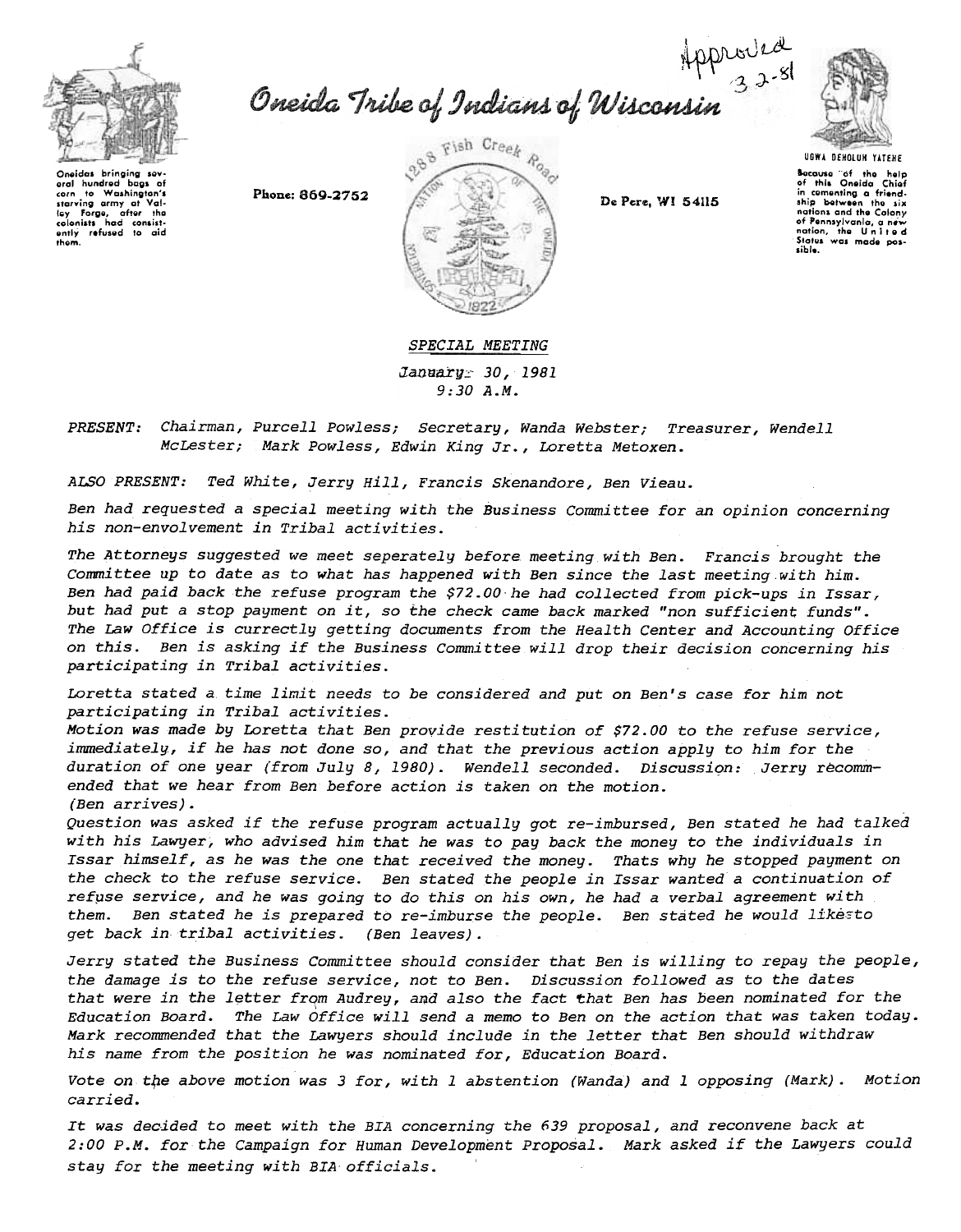Oreida Tribe of Indians of Wisconsin 1/30/81 Page 2

THOSE ALSO PRESENT WERE: Luke Abrahms, Frank Cornelius, Dean Blue and Loretta Webste

Loretta webster briefed everyone on what has happende with Oneida's 638 proposal so far. The first proposal that was sent in, the BIA could not fund an economic development-project. Because it is over \$100,000 it has gone to the Soliciators effice. Frank stated he has not received any information on this. Mark stated why are we having this conflict with the BIA, is the BIA going to determine what the Tribe wants? Luke read the rules and regulations for 638 proposals, he also stated that we will probably not get our proposal funded, if it is not funded, we can appeal the decision, rewrite the proposal. Luke also stated 638 funds cannot be used to provide economic development.

Motion was made by Loretta that the Law Office request an immediate response from the Area Office on the 638 Grant. Wendell seconded. Vote was 4 for with 1 opposing (Mark). Motion carried.

Luke stated the 638 proposal can be re-written to the satisfactory of the BIA, but we need an answer from the Area Office first.

Discussion on the new 638 Resolution which was earlier tabled. Motion was made by Wendell to take the Resolution off the table. Loretta seconded. Vote was 4 for with 1 opposing (Mark). Motion carried.

Motion was made by Wendell to adopt the new (,38 Resolution. Loretta seconded. Vote was 3 for with 2 opposing (Mark and Edwin). Motion carried.

Loretta had some information on CAP funding, she stated a Tribal Government can determine who can serve on the board, NCAI will work with a Tribe in writing a proposal. Motion was made by Loretta that we apply for funds for a CAP Agency, and to work with NACI for technical assistance. Mark seconded. Discussion: Mark stated we need to have something in writing on CAP funds, Loretta Metoxen will provide that information to the Business Committee and also to Loretta Webster. Motion carried unanimously.

Chairman Powless stated he has received a call from WFRV-TV and from WDUZ radio station to participate in a talk show which will be on Sunday morning. Mark stated he would recommend that whoever interviews provide a set of questions before the interview, and that it not be taped.

Edwin requested a closed session with Ted White. (Everyone else leaves).

Ted stated the ANA proposal is just about complete now, just a few more objectives need to be added. Ted also stated that on 1/29/81 around 4:30 P.M., Ann Bowker called and he informed her that the proposal would be in by 2/6/81, in the conversation that followed, Ann stated that the Tribe is in violation of nepotism, being Wendell is on the Business Committee and Mary is the Director of the ANA program. Ted stated that Joe will come up with some recommendations as to what to do, as Ms. Bowker needs to know what the Tribe plans to do about this by MOnday.

Wendell requested Ted to document the chain of events as to how this came about for the Business Committee, and the Committee should have known about this or it should have been brought to our attention sooner.

Motion was made by Mark to request a waiver of nepotism. Loretta seconded. Vote was 4 for, with 1 abstention (Wendell). Motion carried.

Discussion followed as to transferring Mary to work with Arts and Crafts at the Museum, when the new ANA proposal starts.

Motion was made by Mark to recess until 2:00 P.M. today.

MEETING CONTINUED AT 2:00 P.M.

PRESENT: Chairman Purcell Powless, Secretary Wanda Webster, Mark Powless, Edwin King Jr., Loretta Metoxen.

ALSO PRESENT: Jerry Hill and Francis Skenandore.

Francis presented a letter he had in draft form to Ben Vieau of the action which taken at the meeting this morninq.